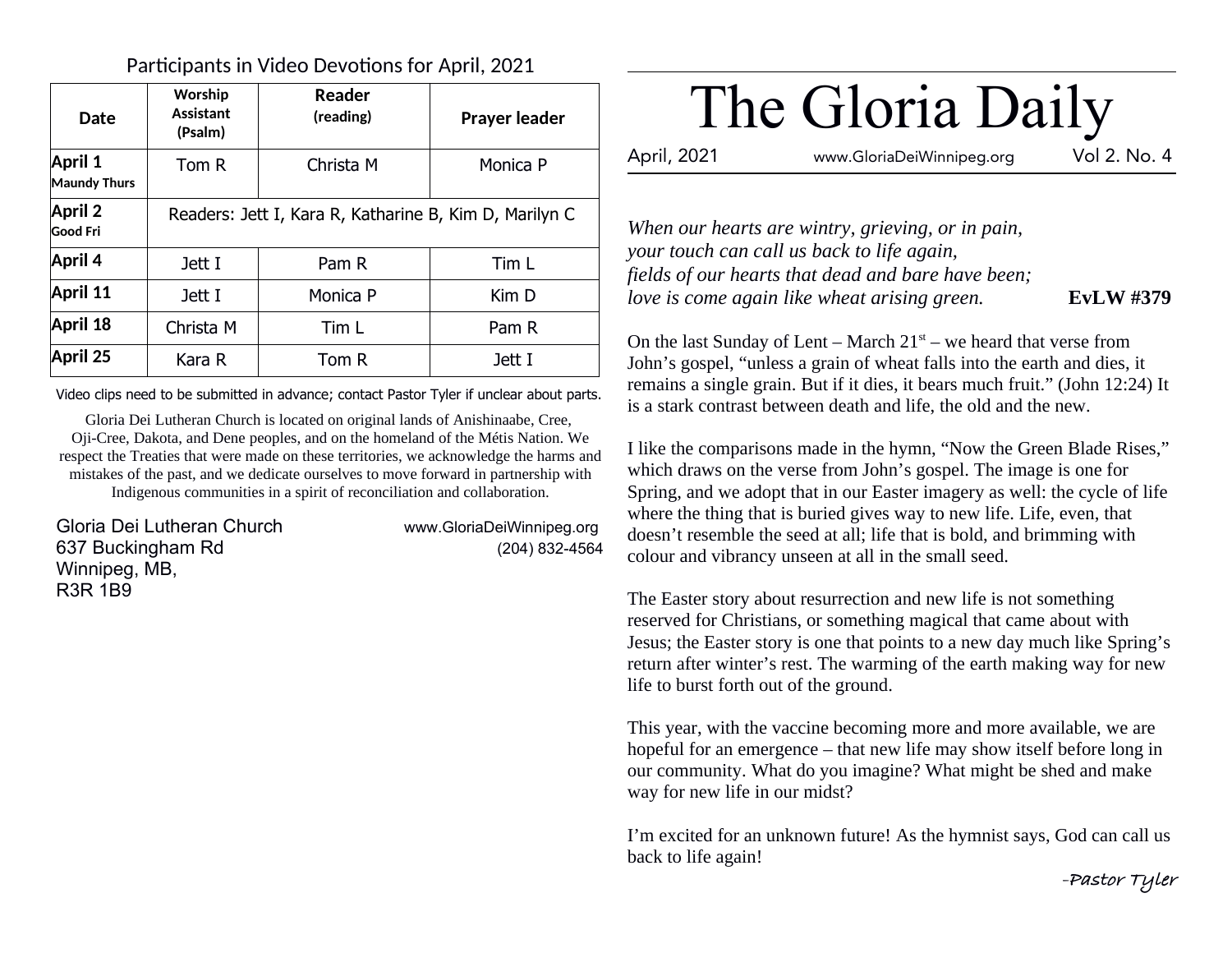#### **Wednesdays – 9:30am Virtual Coffee Hour Sundays – 9:30am Bible Study, 10am time of prayer:**

ZOOM

-those who are ill -those who have experienced loss -those celebrating birthdays, and other good news

To join in these social times, follow the link provided in the e-news. Once per month, our prayer time includes online Eucharist (see calendar) – have some bread and juice ready!



# *Holy Week at Gloria Dei*

Find our services on YouTube! Maundy Thursday – Zoom liturgy at 6pm – online worship available by 7pm Good Friday – online worship available by 10:30am Easter Vigil – joint online worship with MNO congregations Easter Sunday – Zoom online Eucharist at 10am – online worship available by 10:30am

Note that our online worship will be on our YouTube (the YouTube link will be provided on our Facebook page)

# @GloriaDeiWinnipeg

"Conflicts do arise between our deeply held traditions and the fast-paced unfolding of scientific knowledge. E.O. Wilson said that we exist in a bizarre combination of stone age emotions, medieval beliefs, and God-like technology, so is it any wonder that there are sometimes areas of conflict? Or are there ways of rethinking and reframing our theology to create a less suspicious and contentious engagement with the challenges and discoveries emerging from the new knowledge and insights of science?"

(Rev Dr Barbara Rossing, Lutheran seminary prof, and scholar in study series)



It is most interesting to hear Biblical scholars & theologians express ideas and concepts which address some of my concerns, as a I as a lay person have had with many of the teachings I was brought up with in the church.

To date I've enjoyed the series 'Painting With The Stars'. It builds on and compliments the session 'Living the Question' which we studied a few years back. The concept that science and biblical teachings are not in conflict, rather our interpretation/spin on the biblical teachings of the creation story, is what closes our minds to science and its discoveries, resonates with me. This is consistent with my personal beliefs. The idea that creation is continuing here and now, and not static per Genesis, but continuing to evolve is OK with me. I personally agree.

The idea that our religious beliefs should also evolve and not remain static/stagnant, constrained by words written 2000 years ago is also O K with me. The majority of the thoughts expressed by the speakers in this series reflect some of my own thoughts and have caused me to think beyond were I'm currently at. Although the consent of Jesus being 'cosmic' is a step beyond where I'm at or prepared to currently go.

-John Fritz